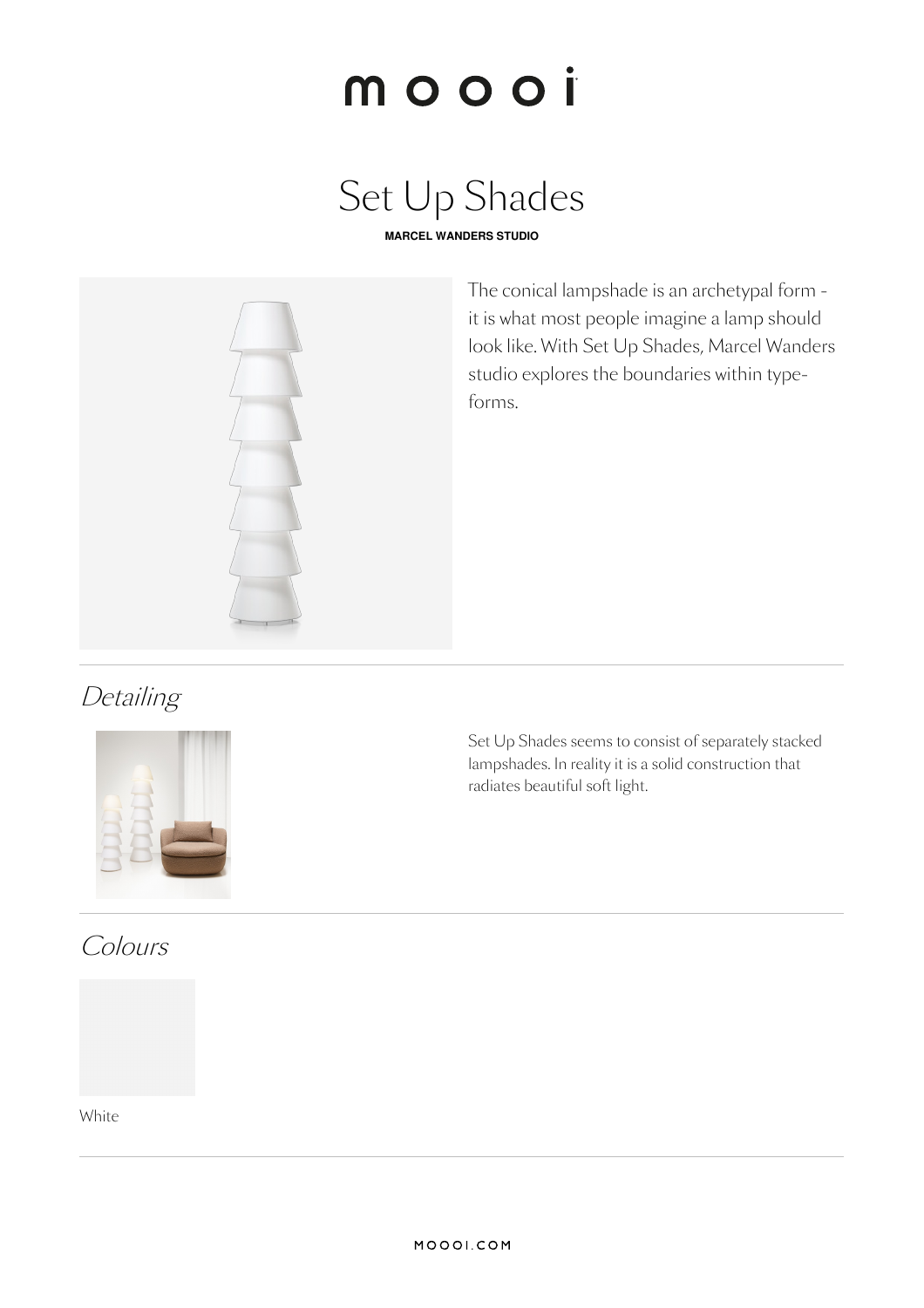## Set Up Shades / <sup>5</sup>

Dimensions **Product** Product **Product** Packaging



**WIDTH** 20cm | 7.9" **HEIGHT** 67cm | 26.4" **DEPTH** 20cm | 7.9" **DIAMETER** 20cm | 7.9" **WEIGHT NETTO** 1.3kg | 2.87lbs

**WIDTH** 25cm | 9.8" **HEIGHT** 74cm |29.1"  $\frac{\text{CUBAGE}}{0.04}$ m $\frac{3}{1.57}$ ft $\frac{3}{3}$ **LENGTH** 24cm | 9.4" **WEIGHT** 2kg | 4.41lbs

### Technical CE

**MATERIAL** PVC/viscose laminate on metal frame.

**ENERGY LABEL** A++ to E

**NUMBER OF LIGHTSOURCES** 1

**FREQUENCY** 50

**LAMPHOLDER** E14

**PLUG TYPE** Europlug (Type-C)

**SWITCH** In line on/off switch

# $C \in$

Technical cULus

**MATERIAL** PVC/viscose laminate on metal frame.

**ENERGY LABEL** A++ to E

**NUMBER OF LIGHTSOURCES** 1

Incandescent **INPUT VOLTAGE** 220-240 **MAX POWER CONSUMPTION**

**LIGHTSOURCE TYPE**

**CABLE COLOUR** Black

40W

**CABLE LENGTH** 250cm | 98.4"

**LIGHT DIRECTION** All directions

**LIGHTSOURCE TYPE** Incandescent

**INPUT VOLTAGE** 110-127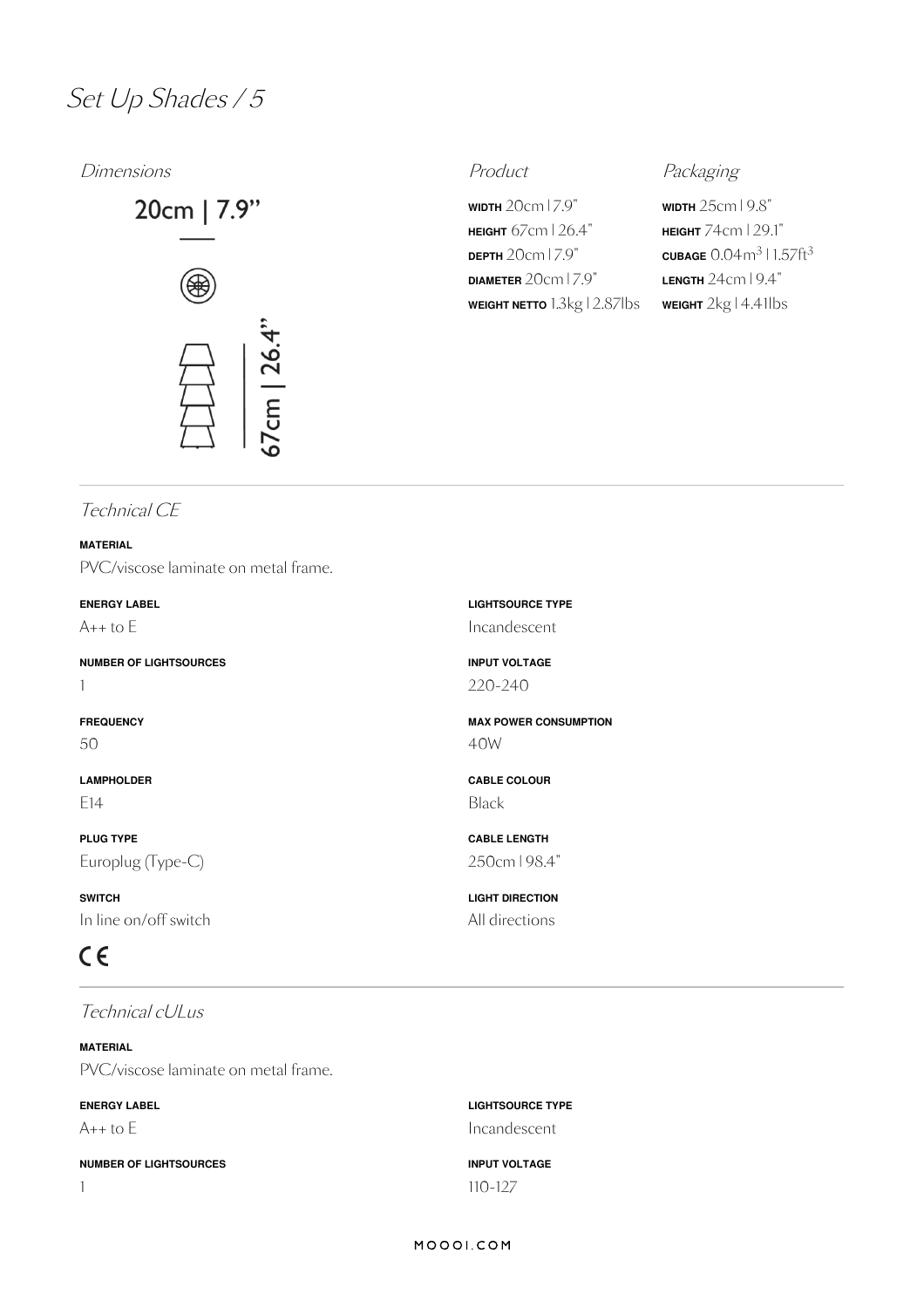#### **FREQUENCY**

60

**LAMPHOLDER**  $F12$ 

**PLUG TYPE** US plug (Type A)

**SWITCH** In line on/off switch



# Set Up Shades / 6

Dimensions **Dimensions Product** Product **Packaging** 





## **CABLE COLOUR**

**MAX POWER CONSUMPTION**

Black

40W

**CABLE LENGTH** 250cm | 98.4"

**LIGHT DIRECTION** All directions

**WIDTH** 30cm | 11.8" **HEIGHT** 116cm | 45.7" **DEPTH** 30cm | 11.8" **DIAMETER** 30cm | 11.8" **WEIGHT NETTO** 3kg | 6.61lbs

**WIDTH** 34cm | 13.4" **HEIGHT** 130cm | 51.2"  $\frac{\text{CUBAGE}}{0.15}$ m $^3$  | 5.31ft $^3$ **LENGTH** 34cm | 13.4" **WEIGHT** 4kg | 8.82lbs

Technical CE

#### **MATERIAL**

PVC/viscose laminate on metal frame.

### **ENERGY LABEL**

 $A++$  to  $E$ 

**NUMBER OF LIGHTSOURCES**

1

**FREQUENCY** 50

**LAMPHOLDER** E27

**PLUG TYPE** Europlug (Type-C)

**SWITCH** In line on/off switch **LIGHTSOURCE TYPE** Incandescent

**INPUT VOLTAGE** 220-240

**MAX POWER CONSUMPTION** 60W

**CABLE COLOUR** Black

**CABLE LENGTH** 250cm | 98.4"

**LIGHT DIRECTION** All directions

#### MOOOI.COM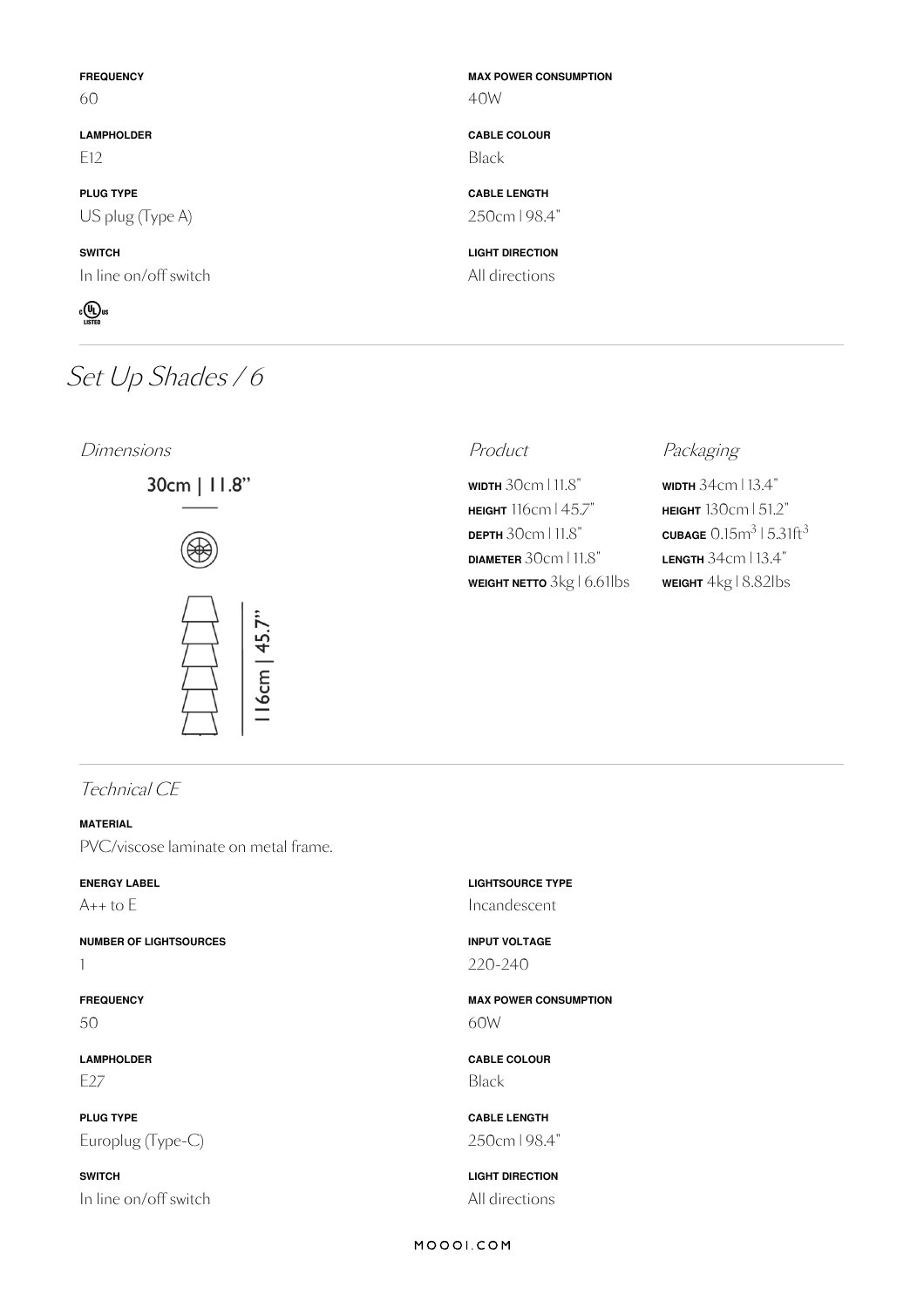Technical cULus

**MATERIAL** PVC/viscose laminate on metal frame.

### **ENERGY LABEL**

 $A++$  to  $E$ 

**NUMBER OF LIGHTSOURCES** 1

**FREQUENCY** 60

**LAMPHOLDER** E26

**PLUG TYPE** US plug (Type A)

**SWITCH** In line on/off switch



# Set Up Shades / 7

### Dimensions **Product** Product **Product** Packaging





**LIGHTSOURCE TYPE** Incandescent

**INPUT VOLTAGE** 110-127

**CABLE COLOUR**

**CABLE LENGTH** 250cm | 98.4"

**LIGHT DIRECTION** All directions

60W

Black

**MAX POWER CONSUMPTION**

**WIDTH** 40cm | 15.7" **HEIGHT** 180cm | 70.9" **DEPTH** 40cm | 15.7" **DIAMETER** 40cm | 15.7" **WEIGHT NETTO** 5.5kg | 12.13lbs **WEIGHT** 7kg | 15.43lbs

**WIDTH** 43cm | 16.9" **HEIGHT** 187cm |73.6"  $\frac{\text{CUBAGE}}{0.35}$ m $\frac{3}{12.21}$ ft $\frac{3}{3}$ **LENGTH** 43cm | 16.9"

Technical CE

### **MATERIAL**

PVC/viscose laminate on metal frame.

### **ENERGY LABEL**

 $A++$  to  $E$ 

**LIGHTSOURCE TYPE** Incandescent